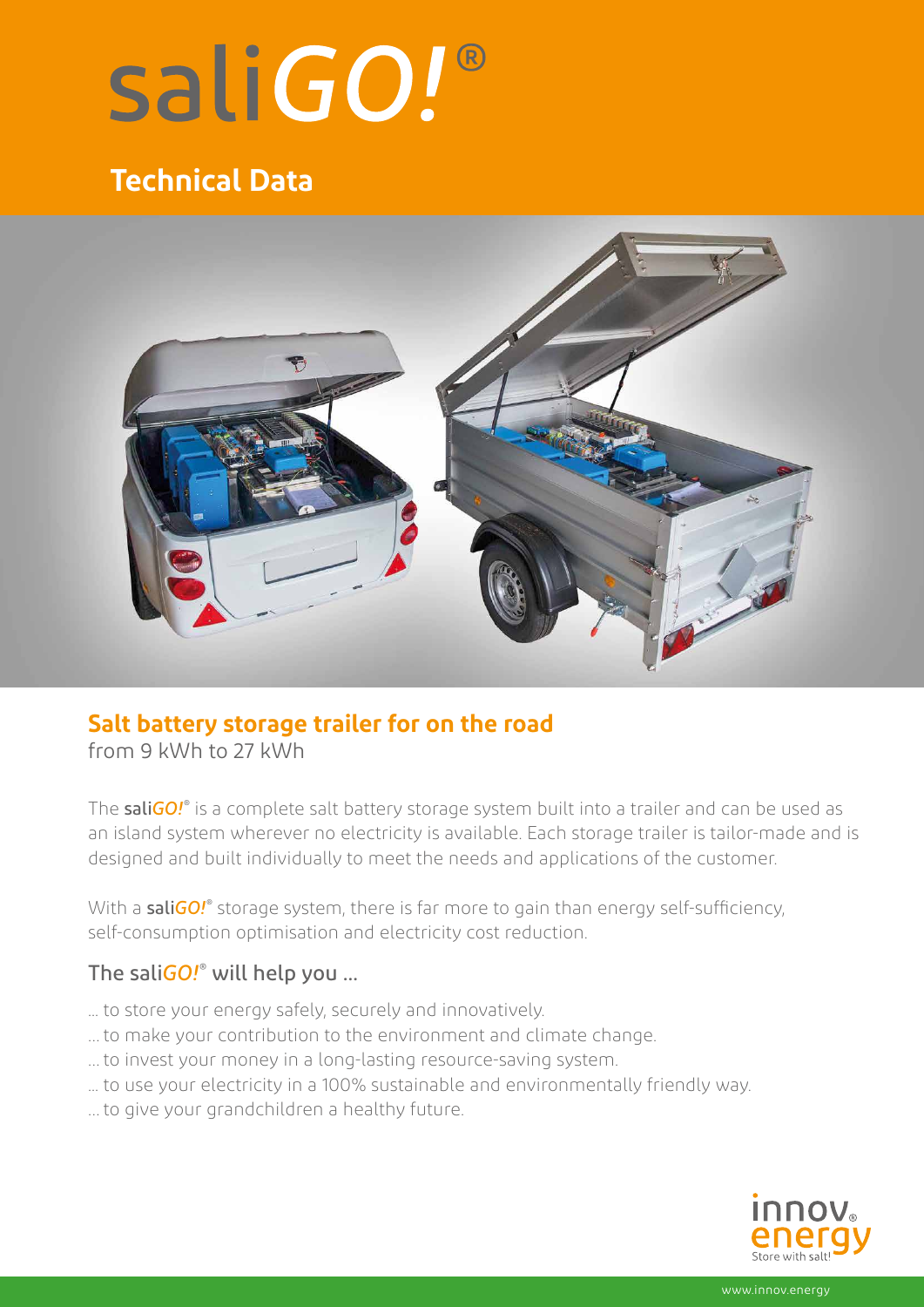### **Application examples**

# saliGO!®



**Heidi on the Alp**  Example: Alpine farming

You want to milk your cows regularly on the high alp, cool the milk, look after guests in the remote chalet or operate other equipment. In early summer, the sali*GO!*® is driven up into the mountains and charged in conjunction with mobile or stationary photovoltaic modules on the alp. For bad weather periods such as rain, fog or snow, an additional generator is required for the stand-alone system to provide continuous power for the daytime storage unit for charging. Heidi will thank you – for the peace and quiet as well as the clean air.



#### **Flap open, the first!**

Example: Film shoots and photo shootings

Somewhere in nirvana, the hero sits by the campfire, grim-faced, alone, lost in thought. The camera equipment and the spotlights for the close-up of his face are available with a sali*GO!*® even in electricity-free oases. Nothing disturbs the concentration of the shooting team and no diesel generator rattle disturbs the sound recordings. It saves you costly dubbing – and that too ecologically and without exhaust fumes.



#### **A colourful crowd on the market square**  Example: Market stalls

All day long, the diesel generator for your refrigerated counter or other power consumers rattles in the background and pollutes the air around your market stall. You are tired of the constant noise! Your customers also feel inconvenienced, not to mention the local residents. With the cheap night-time electricity, you charge the salt battery storage at home and are ready for a quiet, odour-free working day at the next market in the morning with the sali*GO!*® .



#### **Completely detached at the concert**  Example: Events

Your long organised party starts somewhere in the off of a pampa. Fully charged with energy, the sali*GO!*® provides the light show of the wild night or the power for the instruments of the mega-awesome live band. With mobile photovoltaic panels, it is also possible to bring the sali*GO!*® back to full power on site the following day for the next nightly event.



#### **Safety and light on the construction site**  Example: Construction

You work in places where there is no electricity. The construction trailer needs light and heating. Or the warning signals of a construction site are far away from any power sources. What if all this could be run without fossil fuels like diesel or gas? You would be able to save yourself quite a bit of money.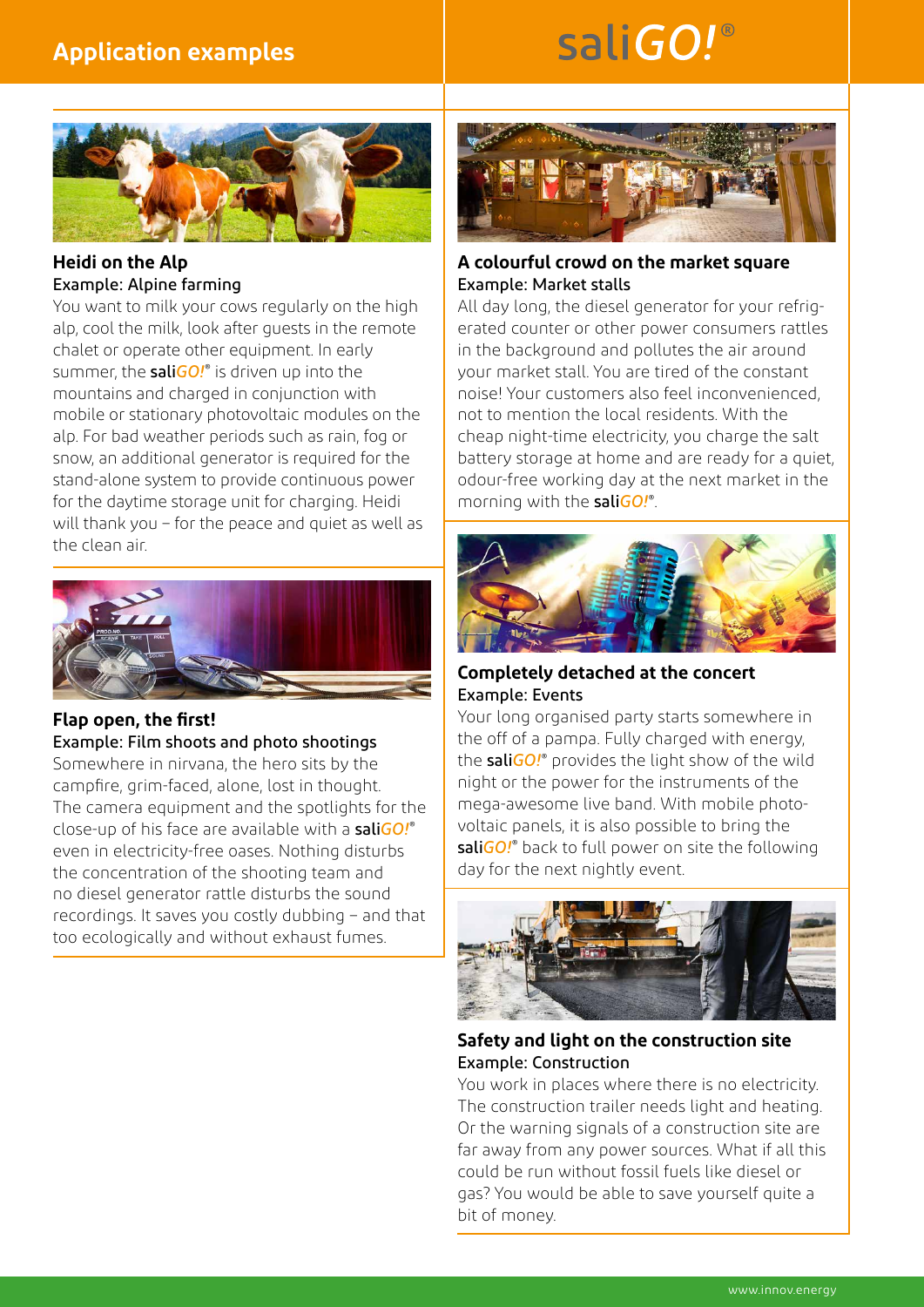### **Technical Data**

# saliGO!®

| <b>Requirements</b>                                 |                                                                     |
|-----------------------------------------------------|---------------------------------------------------------------------|
| Off-grid operation                                  | Installed photovoltaic system and<br>emergency generator            |
| Mains operation                                     | 400 V mains connection                                              |
| <b>System characteristics</b>                       |                                                                     |
| Type of system                                      | All-in-one system                                                   |
| AC phases                                           | 3-phase system (asymmetrical operation)                             |
| Requirements installation site                      | indoor and outdoor (trailer is weatherproof)                        |
| Fire and personal protection requirements           | usual personal protection,<br>no fire protection measures necessary |
| <b>Dimensions</b>                                   | Varies depending on trailer size                                    |
| Maximum total weight                                | 1'500 kg for a large trailer                                        |
| <b>Battery storage</b>                              |                                                                     |
| Battery type                                        | Salt battery (molten salt or ZEBRA cell)                            |
| Chemical name                                       | NaNiCl <sub>2</sub> (sodium nickel chloride)                        |
| Expected life (years/deep cycles/shallow cycles)    | 15 years / $> 4500$ / $> 8500$                                      |
| Nominal storage size (per salt battery)             | 9.4 kWh                                                             |
| Usable storage (per salt battery)                   | approx. 8 kWh                                                       |
| Continuous power discharge (per salt battery)       | $\leq$ 150 A (6.5 kVA) Battery limited                              |
| Charging power (per salt battery)                   | $\leq 40$ A ( $\leq 2$ kW)                                          |
| Maximum C rate (charge / discharge)                 | 0.25C / 0.5C                                                        |
| Nominal battery voltage                             | 48 V                                                                |
| Battery efficiency (standard cycle)                 | 90 %                                                                |
| Inverter                                            |                                                                     |
| Nominal power (Victron, adapted to salt battery)    | 3 x 3 kVA or 3 x 5 kVA                                              |
| Overload capacity (max 5 sec.) max. discharge power | 18 kVA or 30 kVA                                                    |
| Galvanic isolation (DC from AC)                     | yes                                                                 |
| Inverter safety in PV systems                       | DIN EN 62109 certified                                              |
| Energy management                                   | Victron ESS adapted to the salt battery                             |
| <b>Further functions</b>                            |                                                                     |
| Self-consumption optimisation                       | integrated and configurable                                         |
| Visualisation, data analysis, energy statistics     | Web platform plus app for iOS + Android                             |
| Battery monitoring                                  | Remote monitoring of all batteries in real time                     |